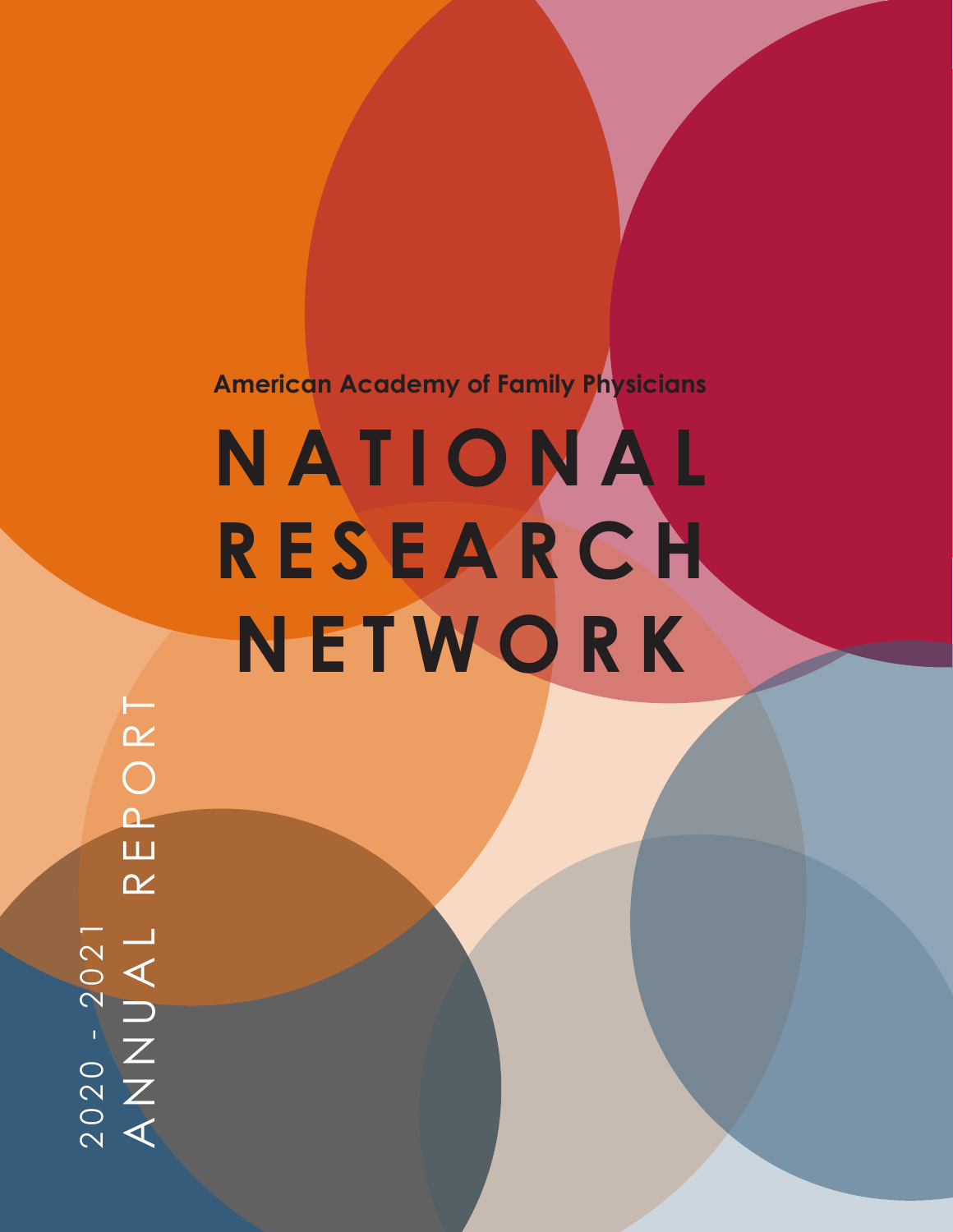

## **WHAT'S I N S I D E**

OUR MISSION: The mission of the AAFP National Research Network is to cultivate, conduct, and disseminate primary care research that improves health care and benefits the health of patients, families, and their communities.

LETTER FROM OUR LEADERS **3**

A YEAR IN REVIEW **4**

FAMILY MEDICINE DISCOVERS RAPID CYCLE SCIENTIFIC DISCOVERY AND INNOVATION (FMD RAPSDI) **5**

CONTINUING MEDICAL EDUCATION **5**

THE COVID-19 PANDEMIC **6**

AAFP NATIONAL RESEARCH NETWORK MEMBER VALUE AND ENGAGEMENT **6**

AAFP NATIONAL RESEARCH NETWORK MEMBER SPOTLIGHT **7**

DEPARTING STAFF AND NEW STAFF **8**

AAFP NATIONAL RESEARCH NETWORK STAFF **8**

OUR VISION: Family physicians engaged to advance knowledge that promotes and provides optimal primary health care to all.

AAFP national research  $-$  network -

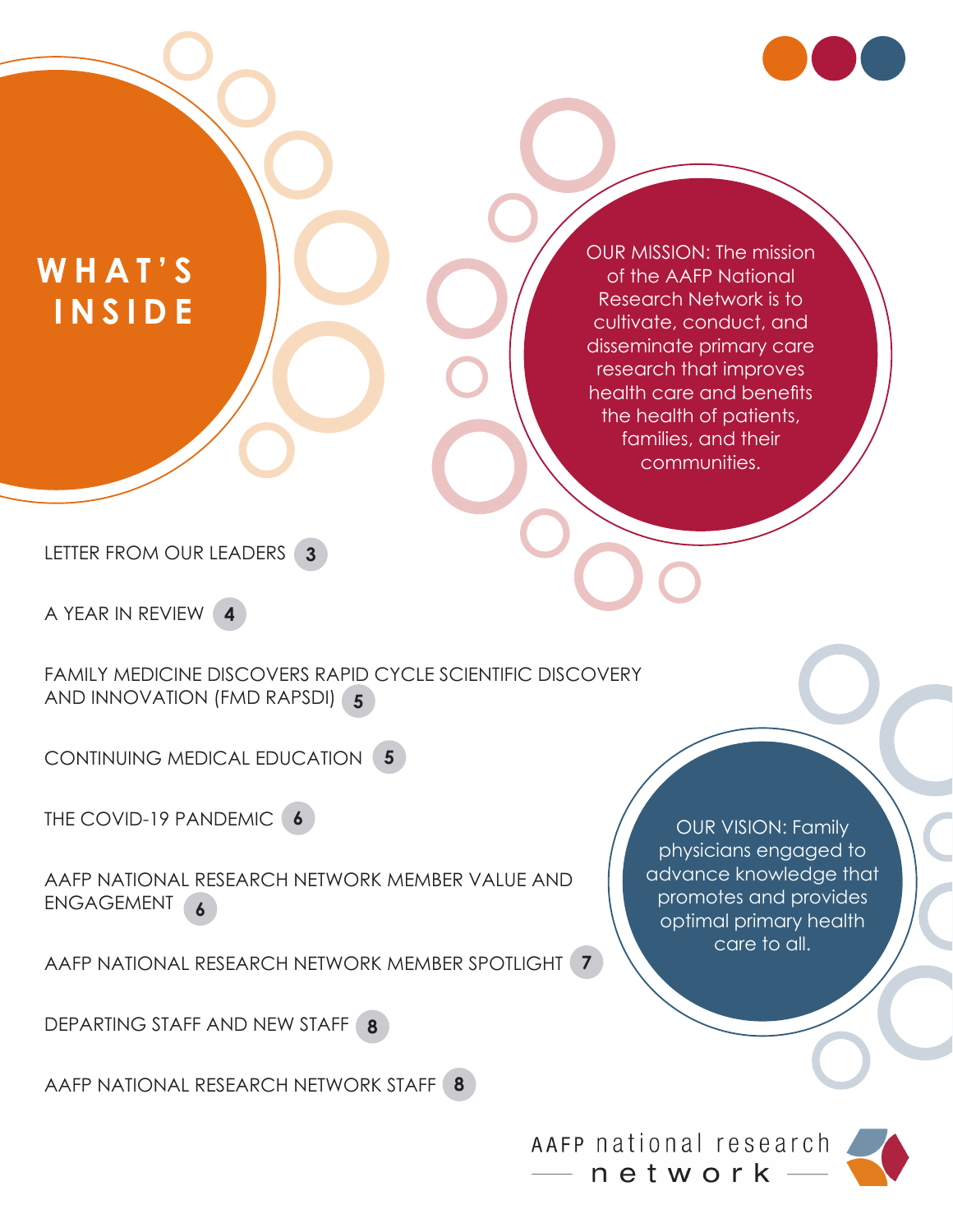### **LETTER FROM OUR LEADERS**

**hroughout our history**, the AAFP National Research Network has been proud to collaborate with physicians, clinicians, researchers, academic partners, industry leaders, and patients in primary care to facilitate research that empowers health care teams to provide exceptional care every day. Our network of members and collaborators supports our mission to cultivate, conduct, and disseminate primary care research that improves health care and

benefits the health of patients, families, and their communities. Because of the dedication of the AAFP National Research Network's supporters, our team has grown and adapted to the unparalleled challenges of the past year and continued serving family physicians and teams with evidence-based auidance.

Under the shadow of the COVID-19 pandemic, the AAFP National Research Network remained focused on generating knowledge for primary care. At the beginning of the pandemic, our team developed a longitudinal survey to understand how physicians and their practices were impacted by COVID-19. Today, more than 25 practices have completed surveys that have resulted in increased knowledge of the unique experiences of the physicians and clinicians working on the front lines of dealing with this disease. Simultaneously, the AAFP National Research Network continued work on more than 30 active projects, including entering the final phase of a five-year study on asthma in African American/ Black and Hispanic/Latinx patients. We did all of this while redoubling our efforts to center our work on health equity and social determinants of health. Although we were physically separated from our teams for most of the year, our dedication to improving health care through practice-based research never waned. Thanks in large part to the relationships we developed with our collaborators, we stayed the course on our research.

We invite you to explore our 2020-2021 annual report and learn about our accomplishments from the past year. Again, and always, we thank you for the contributions you have made to the mission of our network. We hope to connect with you soon.

**THANK YOU,** 



histina the Hater

**Christina Hester, PhD, MPH**

Practice-Based Research, Innovation, & Evaluation Division **Director** 



**Joseph LeMaster, MD, MPH** AAFP National Research Network Interim **Director** 



**Brian Manning, MPH, CHES** Practice-Based Research, Innovation, & Evaluation Division Research Director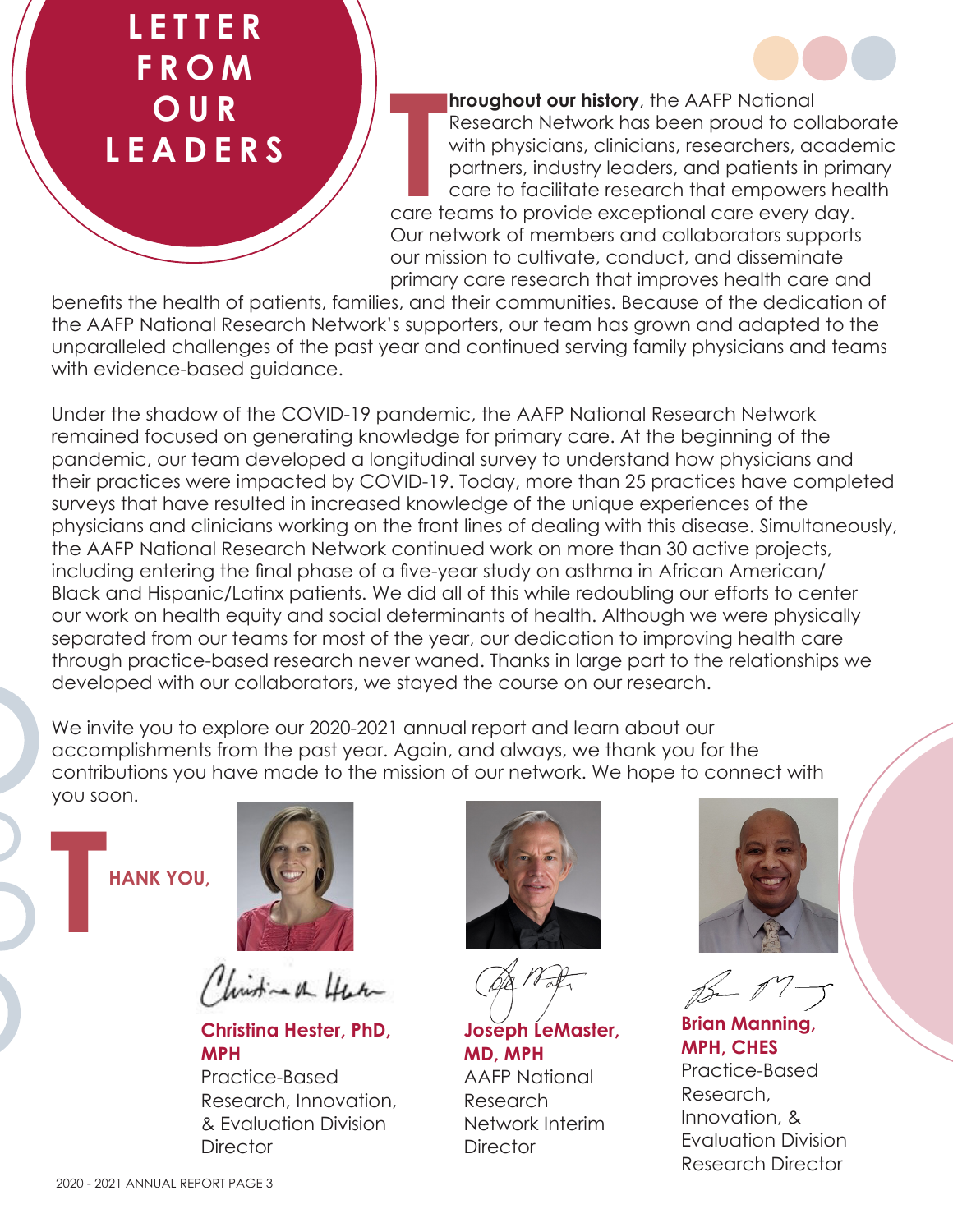# **A Y E A R I N REVIEW**

**2 0 2 0 - 2 0 2 1 H I G H L I G H T S** 

#### **MORE THAN 35 ACTIVE RESEARCH PROJECTS ON TOPICS INCLUDING:**

- ADULT ADHD
- ASTHMA
- CHRONIC COUGH
- COVID-19
- DEPRESSION
- DIABETES AND CONTINUOUS GLUCOSE MONITORING
- MENTAL HEALTH
- **MIGRAINE**
- OPIOID USE AND PAIN MANAGEMENT
- PHYSICIAN WELL-BEING
- **VACCINATIONS**
- WEATHER AND HEALTH





# **DISSEMINATION**

JOURNAL ARTICLES AND CONFERENCE PRESENTATIONS PUBLISHED

FOR MORE INFORMATION ON OUR STUDIES AND RECENT PUBLICATIONS, VISIT AAFP.ORG/NRN

#### **MEMBER SNAPSHOT**

MORE THAN 2,400 AAFP NATIONAL RESEARCH NETWORK MEMBERS



#### **17 NEW MEMBERS THIS YEAR**

MORE THAN 870 PRACTICE SITES

#### OUR MEMBERS ARE:

- **PHYSICIANS**
- Ph<sub>Ds</sub>
- PUBLIC HEALTH EXPERTS
- **DENTISTS**
- NURSES
- AND MORE

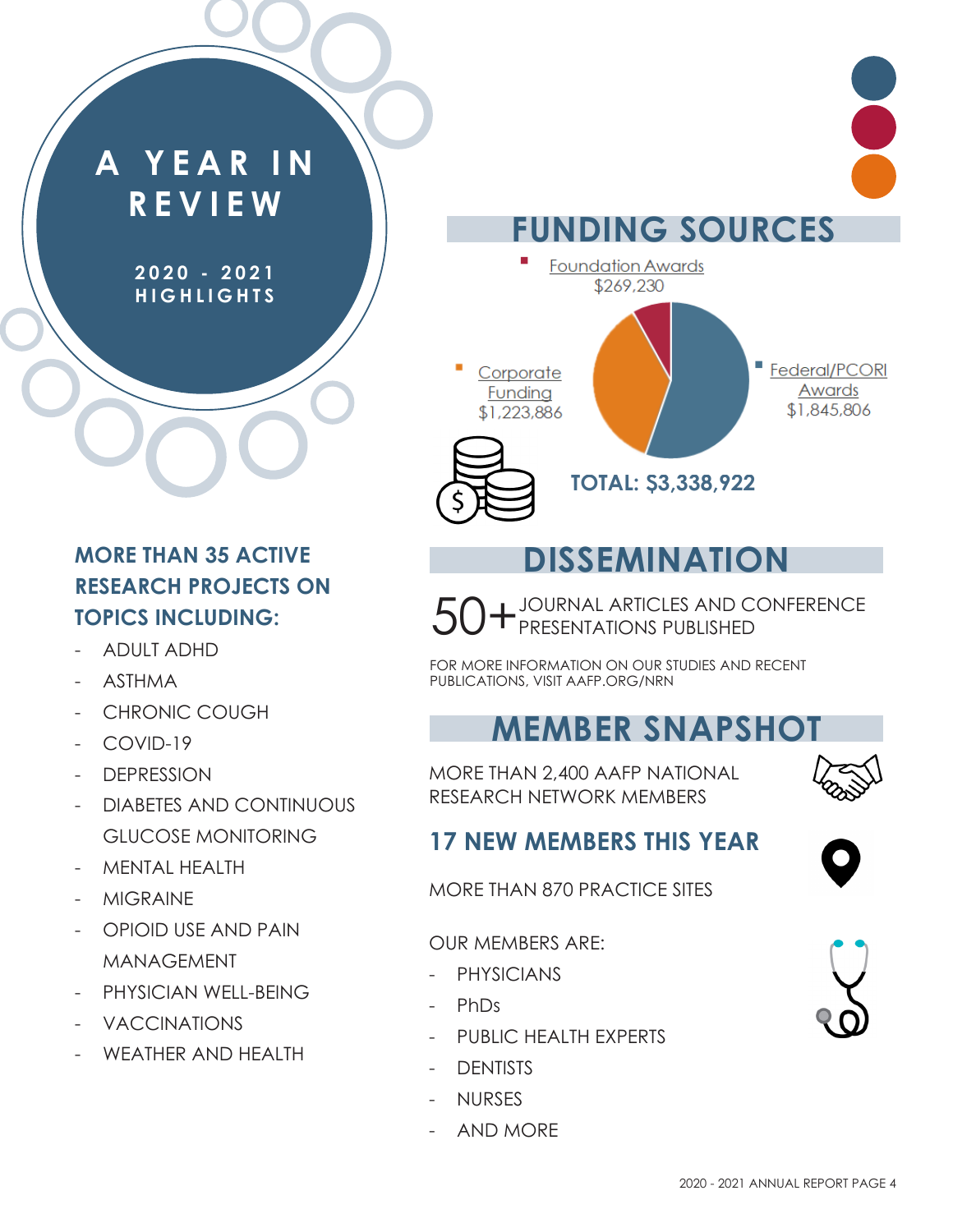The AAFP National Research Network and the American Academy of Family Physicians Foundation would like to congratulate Iman Majd, MD, and Sanjay Batish, MD, on being selected as 2021-2022 FMD RapSDI scholars. Their research proposals were selected from a pool of 27 applications after a thorough review process. They began their projects in July 2021 and will conclude them in June 2022.

*Dr. Sanjay Batish,* founder of Batish Family Medicine in Leland, N.C., will explore the potential for primary care practices to use an established



survey tool to predict incidents of gun violence among adolescents and young adults in a non-urban setting.

*Dr. Iman Majd*, a physician, licensed acupuncturist, and faculty member at the University of Washington School of Medicine, will examine the feasibility of implementing and evaluating auricular acupuncture for chronic pain management in a group setting, a step that could reduce patients' lengthy wait for an appointment.

**FAMILY MEDICINE D I S C O V E R S RAPID CYCLE S C I E N T I F I C D I S C O V E R Y A N D I N N O V A T I O N (FMD RAPSDI)**



The selection process for 2022-2023 FMD RapSDI scholars is underway and will conclude in May 2022. All selected 2022-2023 scholars will begin their projects in July 2022. Applications for 2023-2024 FMD RapSDI scholars will open in summer 2022. To get more information about FMD RapSDI and apply to be a scholar, visit [www.aafp.org/family-physician/patient-care/](https://www.aafp.org/family-physician/patient-care/nrn/studies/all/family_medicine_discovers.html) [nrn/studies/all/family\\_medicine\\_discovers.html](https://www.aafp.org/family-physician/patient-care/nrn/studies/all/family_medicine_discovers.html).

Did you know that the AAFP National Research Network has been instrumental in bringing new continuing medical education (CME) products based on research findings to the AAFP catalog? In 2021, we added two courses to our portfolio. These courses were developed with faculty expertise and stakeholder input from family physicians and patients. We encourage you to access these courses and learn with your AAFP National Research Network colleagues. We are expanding our involvement in member education resources as a way to share and elevate study results and provide valuable learnings for our members.

Our current portfolio includes:

- Two AAFP TIPS™ topics for 2.00 AAFP Prescribed credits are available for free to members and nonmembers.
	- AAFP TIPS: Continuous Glucose Monitoring (CGM): Enhancing Diabetes Care, [Workflows, Education, and Payment](https://lms.aafp.org/course/tips-cgm#group-tabs-node-course-default4) (course available until 4/16/23)
	- [AAFP TIPS: Agenda Setting](https://lms.aafp.org/node/40551#group-tabs-node-course-default1) (course available until 9/14/22)
- A performance improvement (PI) activity solution is available for purchase to earn 20.00 Performance Improvement AAFP Prescribed credits.
	- Addressing [Cost of Medications PI CME](https://www.aafp.org/cme/all/online/addressing-cost-of-medications.html) (course available until 2/15/23)

These products are in the AAFP catalog. Go check them out!

**CONTINUING MEDICAL EDUCATION**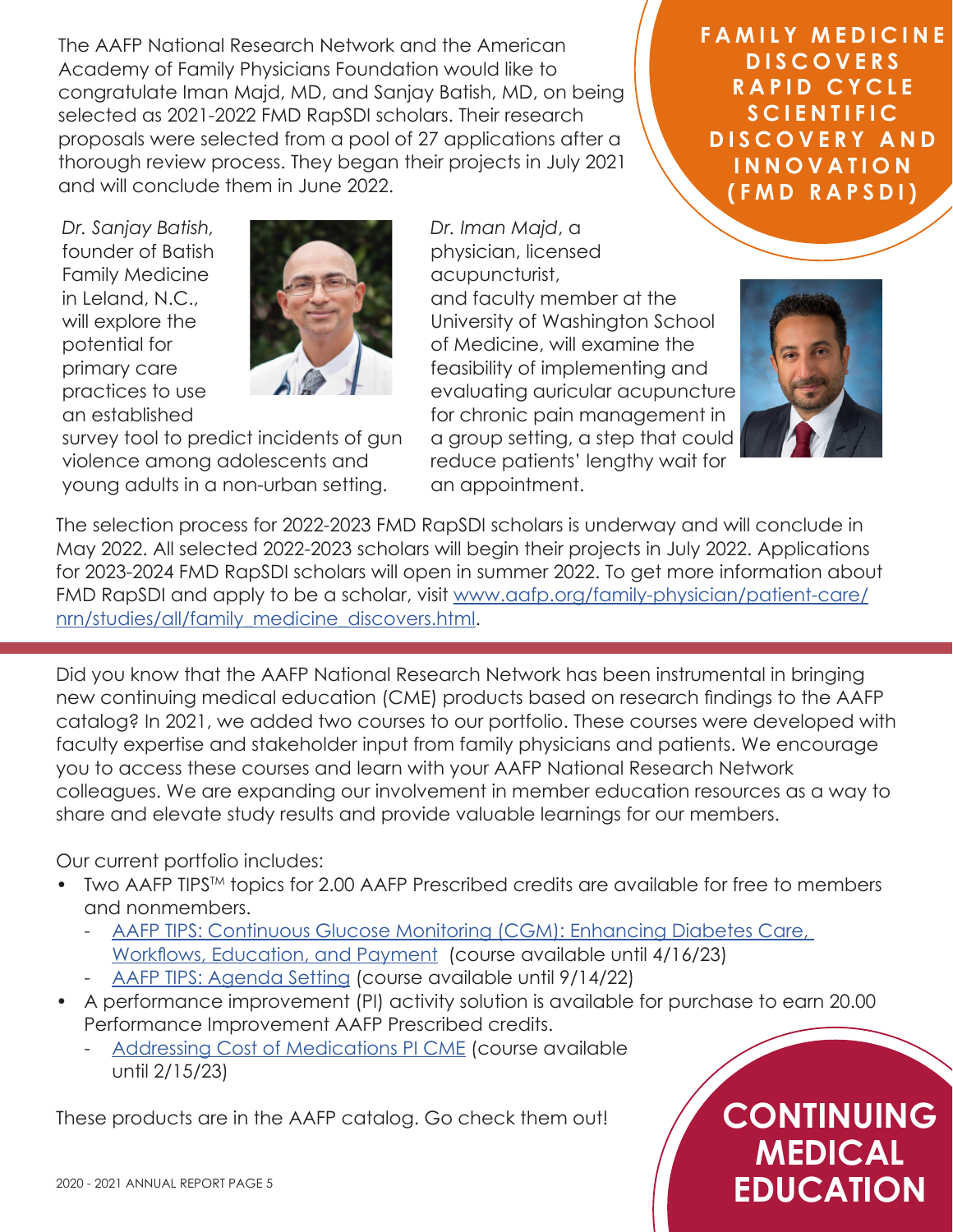# **T H E C O V I D - 1 9 PANDEMIC**

During the first several weeks of 2020, health care systems throughout the United States and across the globe began facing one of the most challenging times in recent memory. With the rapid spread of the novel coronavirus, COVID-19 quickly became the dominant topic of our lives, especially for physicians and clinicians working on the front lines of this pandemic. As leaders in primary care research, the AAFP National Research Network, in partnership with the Robert Graham Center for Policy Studies in Family Medicine and Primary Care, sprang to action to implement a study to examine how physicians and practices were being affected by COVID-19.

The study began with a survey that was a weekly touchpoint for physician and clinician participants. Recurring questions helped establish a longitudinal understanding of the pandemic's impact, while highly topical questions were included to elucidate time-specific concerns such as the acquisition of telehealth technologies, personal protective equipment, and the projected financial impact of the

pandemic on practices. Following the completion of each week's survey, a core team of researchers and communicators came together to analyze results and develop reports to showcase findings. The COVID-19 survey reports can be found at [www.graham-center.org/publications-reports.html.](https://www.graham-center.org/publications-reports.html)

Our goal at the AAFP National Research Network is to enable and strengthen contributions to medical knowledge and practice, empowering primary care physicians and their care teams to provide care that results in better health and well-being for everyone. Physicians and other clinicians who take an active part in research bring rich and informed perspectives, furthering the advancement of primary care to best serve patients and communities. In addition, the unique perspective that our members possess augments

**A A F P N A T I O N A L R E S E A R C H NETWORK M E M B E R V A L U E A N D ENGAGEMENT** 

practice-based research by generating practical, innovative, and real-world applications of clinical knowledge. The AAFP National Research Network would like to thank our members for your insights and essential contributions to our work and your discipline. We value your feedback and would love to hear from you. Please contact us at nrn@aafp.org.

If you have not engaged with us in a while, no problem. We understand the dynamics of busy practices. You can update your member profile or send an email to nrn@aafp.org to identify your areas of interest and expertise so we can best match you to potential projects. Our staff reaches out to our members via email with opportunities to join projects. If you have ideas for new projects, would like to discuss ongoing work, or have questions about the logistics of getting started, do not hesitate to contact us at nrn@aafp.org. We look forward to hearing from and working with you in 2022 and beyond.

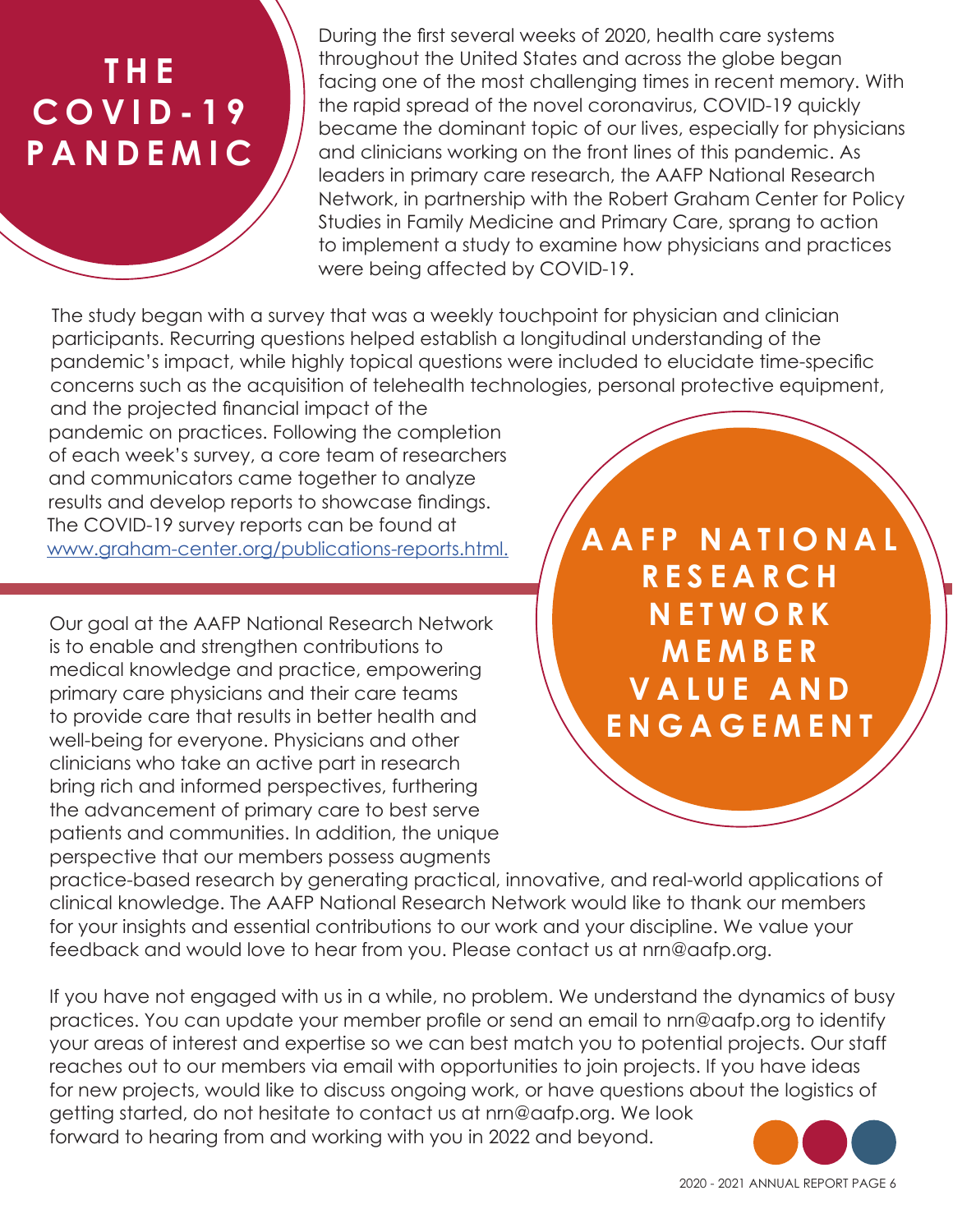**A A F P N A T I O N A L R E S E A R C H N E T W O R K MEMBER SPOTLIGHT**

Motivated by a desire to ensure that research represents the expertise and experiences of all communities, Tamara Oser, MD, and Sean Oser, MD, began working in a practice-based research network (PBRN) almost 15 years ago at Penn State College of Medicine. In 2019, Tamara and Sean moved to the University of Colorado, where they continued to see patients and lead research activities. Tamara became the director of the High Plains Research Network (HPRN) and Sean coordinated the University of Colorado's family medicine practices within the PBRN. For Tamara and Sean, their research interests intersect with their daily lives. Tamara says, "My passion is diabetes. My daughter was diagnosed with type 1 diabetes shortly after she turned 7 and, through her, I have met

many people living with diabetes and learned about their unmet needs. Practicing at a rural [federally qualified health center (FQHC)]…has further inspired my passion to help those living with diabetes and their health care teams. The themes of my research focus on decreasing disparities in the treatment of diabetes, diabetes technologies, and peer support."

After partnering with the AAFP National Research Network on a national study, Tamara and Sean have collaborated and served as co-principal investigators on several AAFP National Research Network projects around diabetes care and continuous glucose monitoring (CGM). Most recently, they led efforts to create an AAFP TIPS™ module to help primary care practices implement CGM into practice. Sean feels work in CGM aligns well with the quadruple aim of family medicine (i.e., lower costs, higher quality, better patient outcomes, and better physician outcomes/well-being). He says, "CGM use can be highly beneficial for certain patients, can improve outcomes that can otherwise become extremely expensive, and, if carried out strategically, can enhance physicians' abilities to effectively treat diabetes."



Both Sean and Tamara recommend joining one of the many AAFP National Research Network study opportunities to explore practice-based research. They say, "It's a great way to make sure that your local perspectives are represented on a national level and to have your patients, your practice, and family medicine as a specialty included in research, even if you're not part of an academic medical center's central hub."

2020 - 2021 ANNUAL REPORT PAGE 7